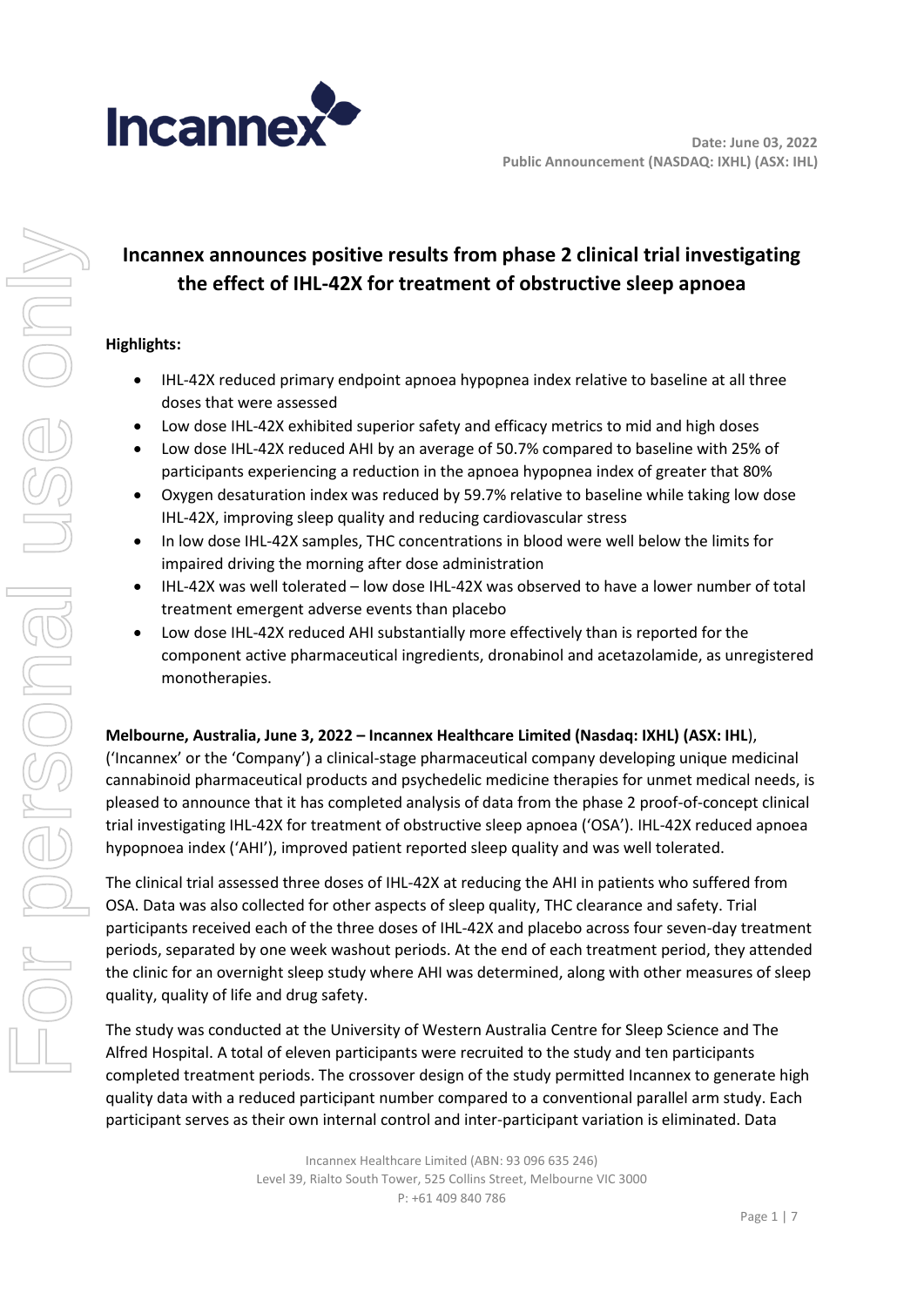

analysis was completed by Novotech, the contract research organisation responsible for management of the study, as well as the Incannex scientific research team, led by Chief Scientific Officer Dr Mark Bleackley. The findings of the clinical trial are presented below.

## **Effect of IHL-42X on apnoea hypopnoea index (AHI)**

AHI is a measure of the number of times per hour a subject's airway is blocked (apnoea) or partially blocked (hypopnoea). It is the main criteria used to diagnose and monitor OSA. AHI data was collected during overnight polysomnography on night seven of the treatment periods.

- All doses of IHL-42X reduced AHI in patients with sleep apnoea compared to baseline (Table 1). This reduction was substantially greater than observed for placebo.
- At the group level the difference relative to baseline with low dose and medium dose was statistically significant (p<0.05)
- When comparing directly to baseline within subjects the difference in AHI compared to baseline between all three doses and placebo was statistically significant (p<0.001) (Table 2)
- Low dose IHL-42X reduced AHI by >50% relative to baseline in 62.5% of subjects and by >80% in 25% of subjects (Table 2).
- Low dose IHL-42X reduced AHI to the greatest extent at both the group level and when comparing the within subject reduction relative to baseline
- Low dose IHL-42X reduced AHI to a greater extent than predicted based on published data for dronabinol and acetazolamide alone (Table 3).

The reduction in AHI observed during IHL-42X treatment periods means that when treated with Incannex's proprietary drug, subject's breathing was interrupted less frequently during sleep. This supports Incannex's hypothesis that IHL-42X is an effective treatment for OSA. The observation that low dose IHL-42X was the most effective at reducing AHI is encouraging for the development of IHL-42X as a pharmaceutical as a lower dose will reduce risk of side effects and the cost of goods.

Furthermore, greater reduction in AHI with low dose IHL-42X compared to dronabinol and acetazolamide at equivalent doses supports Incannex's hypothesis that the two drugs are acting synergistically to reduce AHI and provides confidence that IHL-42X will meet the FDA's combination rule where both APIs must contribute to the therapeutic effect of a fixed dose combination product.

|                                  | <b>Baseline</b> | Placebo | <b>Low</b> | <b>Medium</b> | <b>High</b> |
|----------------------------------|-----------------|---------|------------|---------------|-------------|
| <b>Average AHI</b>               | 42.84           | 40.08   | 21.13      | 22.22         | 27.78       |
| <b>Standard deviation</b>        | 20.33           | 18.16   | 15.92      | 15.52         | 17.61       |
| % Reduction relative to baseline | N/A             | 6.44    | 50.69      | 48.13         | 35.16       |
| p value compared to baseline     | N/A             | 0.76    | 0.029      | 0.031         | 0.12        |

Incannex Healthcare Limited (ABN: 93 096 635 246) Level 39, Rialto South Tower, 525 Collins Street, Melbourne VIC 3000 P: +61 409 840 786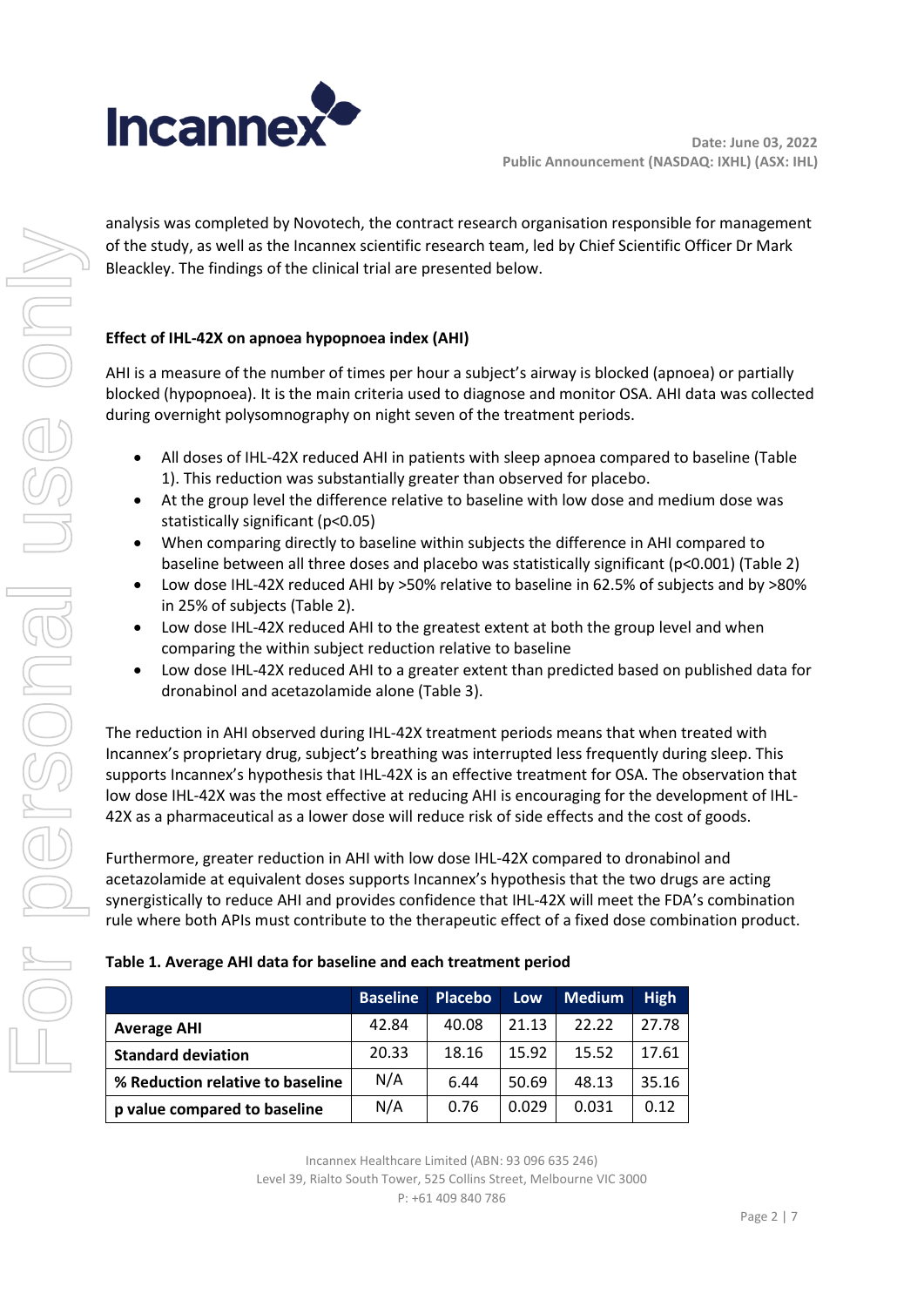

|               | <b>Average change</b><br>in AHI from<br>baseline | p-value relative<br>to placebo<br>(Bonferroni<br>adjusted) | <b>Proportion of subjects</b><br>with AHI reduction<br>>50% relative to<br>baseline (%) | <b>Proportion of subjects</b><br>with AHI reduction<br>>80% relative to<br>baseline (%) |
|---------------|--------------------------------------------------|------------------------------------------------------------|-----------------------------------------------------------------------------------------|-----------------------------------------------------------------------------------------|
| Placebo       | 1.95                                             | N/A                                                        | 10                                                                                      |                                                                                         |
| Low           | 17.51                                            | < 0.001                                                    | 62.5                                                                                    | 25                                                                                      |
| <b>Medium</b> | 14.86                                            | < 0.001                                                    | 33.3                                                                                    | 11.1                                                                                    |
| High          | 16.18                                            | < 0.001                                                    | 22.2                                                                                    | 11.1                                                                                    |

# **Table 2. Change in AHI from baseline within subject (least square mean)**

**Table 3. Comparison of reduction in AHI relative to baseline with low dose IHL-42X and the predicted reduction with component drugs as monotherapies at equivalent doses based on reported data.**

|                          | <b>Reduction in AHI compared to baseline (%)</b> |  |  |
|--------------------------|--------------------------------------------------|--|--|
| 2.5 mg dronabinol (1)    | 23.4                                             |  |  |
| 125 mg acetazolamide (2) | 23.4                                             |  |  |
| Low dose IHL-42X         | 50.7                                             |  |  |

# **Effect of IHL-42X on oxygen desaturation index (ODI)**

Oxygen desaturation index ('ODI') is the number of episodes of oxygen desaturation per hour of sleep, with oxygen desaturation defined as a decrease in blood oxygen saturation ( $SpO<sub>2</sub>$ ) to lower than 3% below baseline. Reduced oxygen uptake is a key component of the pathology of OSA and contributes to daytime sleepiness and the long-term health consequences associated with OSA. ODI data was collected during overnight polysomnography on night seven of the treatment periods.

- All three doses of IHL-42X reduced ODI compared to baseline to a greater extent than placebo.
- For low and medium dose IHL-42X the difference in reduction in ODI relative to baseline compared to placebo was statistically significant (p<0.05)

The greater reduction in ODI during IHL-42X treatment periods compared to placebo means that there is more oxygen in the subject's blood during sleep while taking IHL-42X. This improves sleep quality and reduces risks of oxidative stress, bursts of the stress hormone cortisol, insulin resistance, altered metabolism and cardiovascular disease.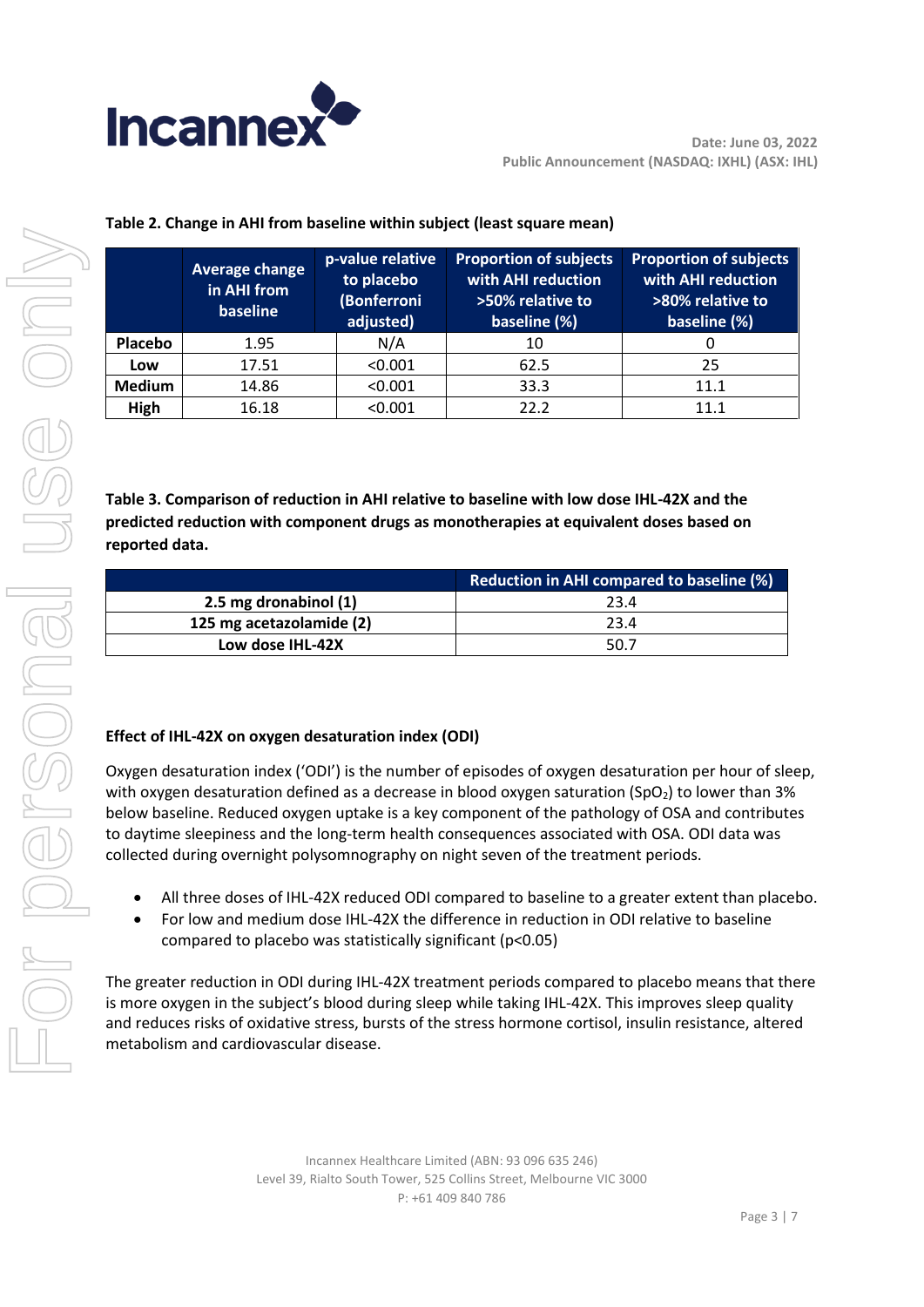

|               | <b>Reduction in ODI relative to</b><br>baseline (least squares mean) | <b>Reduction in ODI</b><br>relative to baseline<br>(%) | p value compared to<br>placebo (Bonferroni<br>adjusted) |
|---------------|----------------------------------------------------------------------|--------------------------------------------------------|---------------------------------------------------------|
| Placebo       | 1.8                                                                  | 18.3                                                   | N/A                                                     |
| Low           | 11.7                                                                 | 59.7                                                   | 0.021                                                   |
| <b>Medium</b> | 12                                                                   | 59.0                                                   | 0.012                                                   |
| High          | 8.32                                                                 | 28.5                                                   | 0.162                                                   |

## **Table 4. Reduction in ODI compared to baseline during each treatment period.**

## **Plasma THC levels the morning after IHL-42X dosing**

Countries that have set limits for THC above which driving is illegal have set those limits at 1-2 ng/mL (3-6). It is important to understand the clearance of THC after dosing with IHL-42X to determine where there will be an impact on ability to drive in countries where THC limits are in place. Plasma samples were collected 2 hours post dose 1 and the morning after dose 7 for each treatment period. Samples were analysed for concentration of THC using liquid chromatography with tandem mass spectrometry (LC-MS-MS).

The morning after dose 7, THC levels in the low dose IHL-42X samples had an average of 0.20 ng/mL and a maximum of 0.45 ng/mL. Both of which are below the thresholds for impaired driving. With medium and high dose IHL-42X the average THC concentrations the morning after dose 7 were 0.86 and 0.52 respectively.

## **Effect of IHL-42X on patient reported sleep quality**

Each morning of the clinical trial, subjects recorded their sleep quality for the previous night as very poor, poor, fair, good, or very good. To compare patient reported sleep quality, the proportion of subjects who reported good or very good sleep each night was averaged across each treatment period. During the IHL-42X treatment periods subjects more frequently reported that their sleep quality was good or very good than placebo. The highest level of patient reported sleep quality was observed with low and high dose IHL-42X (Table 5).

## **Table 5. Patient reported sleep quality during each treatment period**

|                | Proportion of subjects reporting good or very good sleep quality |
|----------------|------------------------------------------------------------------|
| <b>Placebo</b> | 26.50%                                                           |
| Low            | 49.49%                                                           |
| <b>Medium</b>  | 38.47%                                                           |
| High           | 50.13%                                                           |

Incannex Healthcare Limited (ABN: 93 096 635 246) Level 39, Rialto South Tower, 525 Collins Street, Melbourne VIC 3000 P: +61 409 840 786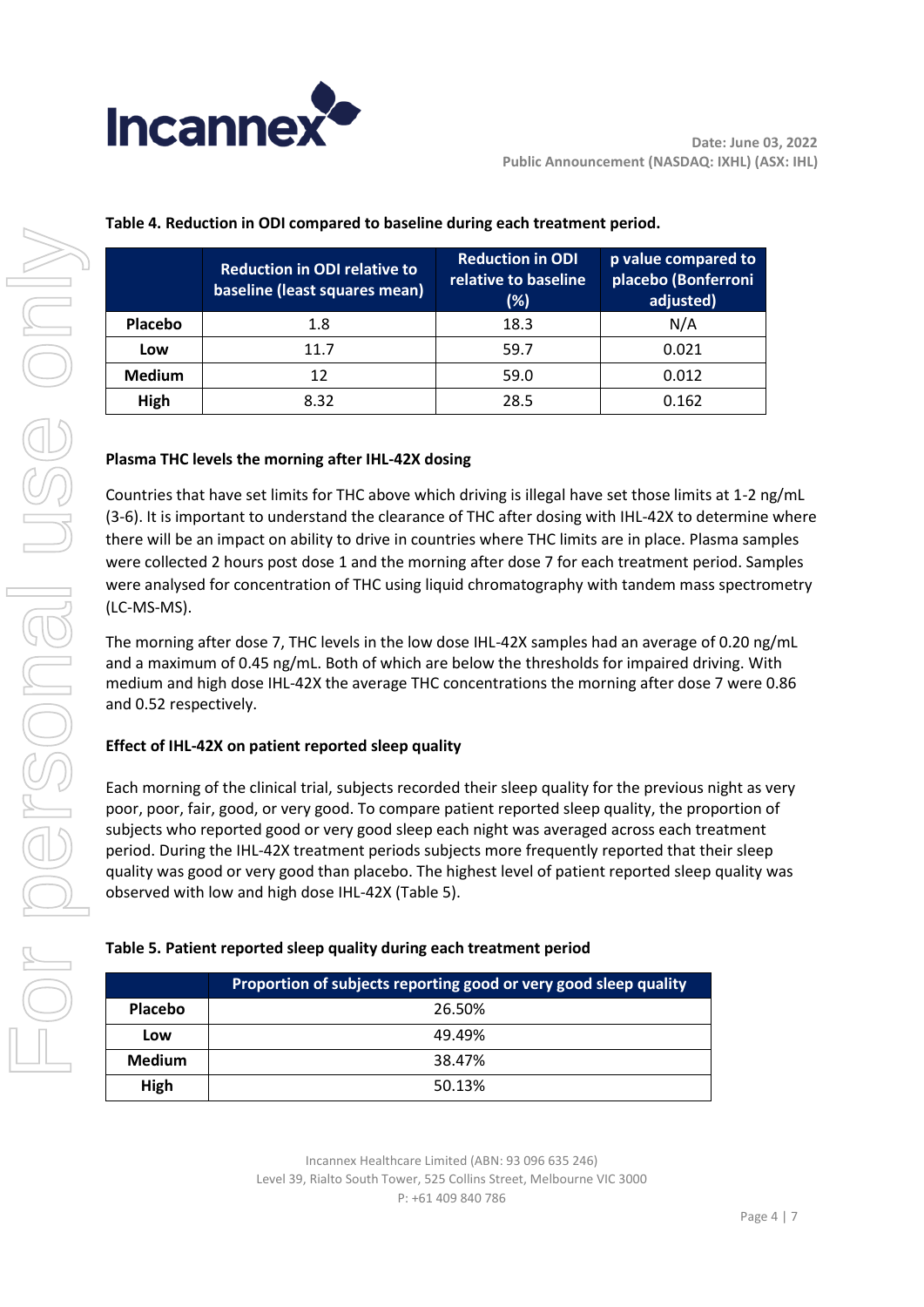

## **Sleep metrics captured by actigraphy**

For the duration of the clinical trial, subjects wore an Actiwatch, a watch-like device that uses actigraphy to capture data on activity and sleep. IHL-42X at all doses improved sleep efficiency (what percentage of time in bed a subject is asleep), the number of awakenings per night, and the total minutes the subject was awake during the night (WASO) compared to placebo (Table 6). These improvements were greatest for low and high dose IHL-42X. This means that while taking IHL-42X subjects were asleep for a greater proportion of time they were in bed and woke up less often.

|                      |                             | <b>Placebo</b> | Low     | <b>Medium</b> | <b>High</b> |
|----------------------|-----------------------------|----------------|---------|---------------|-------------|
|                      | average                     | 76.83          | 84.81   | 81.34         | 84.17       |
| Sleep efficiency     | p value compared to placebo | N/A            | 0.0048  | 0.058         | 0.0078      |
| Awakenings per night | average                     | 49.31          | 35.8    | 41.44         | 37.33       |
|                      | p value compared to placebo | N/A            | 0.0053  | 0.055         | 0.012       |
|                      | average                     | 62.59          | 37.55   | 47.22         | 38.55       |
| WASO (min)           | p value compared to placebo | <b>NA</b>      | 0.00011 | 0.0031        | 0.0010      |

#### **Table 6. Sleep metrics captured by actigraphy**

#### **Safety considerations**

Adverse events were recorded from the time the subjects enrolled in the trial until their end of study visit. After recording of treatment emergent adverse events (TEAE) the study team, including investigators and medical monitors, reviewed the TEAEs to determine whether they were likely related to the investigational product. The TEAEs were consistent with what has been reported for dronabinol and acetazolamide alone. For each treatment period the proportion of subjects reporting one or more TEAEs (Table 7) as well as the total number of TEAEs (Table 8) were extracted from the clinical study report. Low dose IHL-42X had a similar proportion of subjects reporting TEAEs and a lower number of total TEAEs than placebo. This indicated that low dose IHL-42X is well tolerated.

#### **Table 7. Proportion subjects of TEAEs reported for each treatment period**

|                         | <b>Placebo</b> | Low  | <b>Medium</b> | <b>High</b> |
|-------------------------|----------------|------|---------------|-------------|
| Total TEAE (%)          | 81.8           | 33.3 | 55.6          | 66.7        |
| <b>Related TEAE (%)</b> | 27.3           | 22.2 | 44.4          | 55.6        |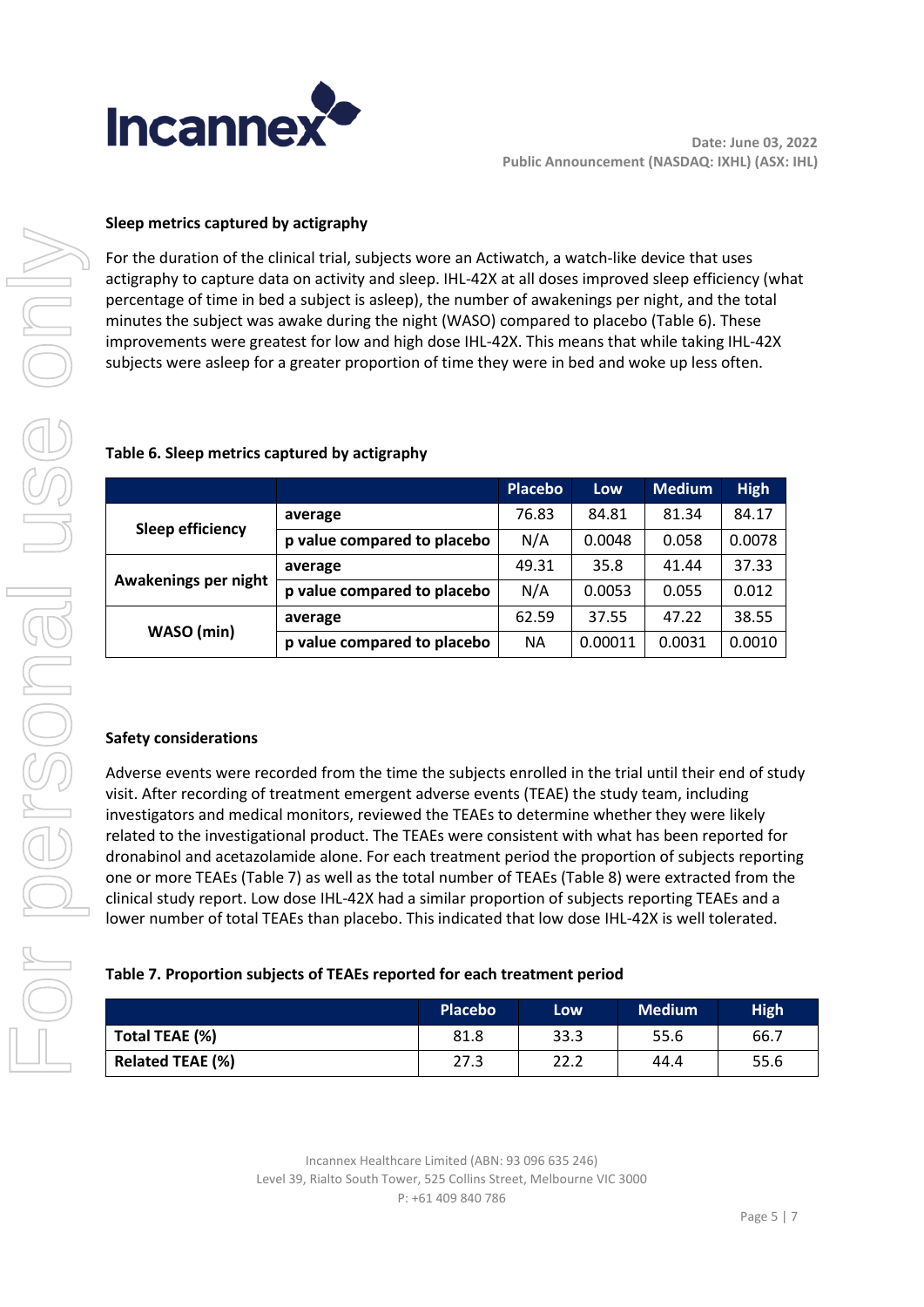

# **Table 8. Total number of TEAEs reported during each treatment period**

|                     | <b>Placebo</b> | Low | <b>Medium</b> | <b>High</b> |
|---------------------|----------------|-----|---------------|-------------|
| <b>Total TEAE</b>   | 15             |     | ີ             | 16          |
| <b>Related TEAE</b> |                | 4   | 16            | 12          |

## **References:**

- 1. Carley DW, Prasad B, Reid KJ, Malkani R, Attarian H, Abbott SM, Vern B, Xie H, Yuan C, Zee PC. 2018. Pharmacotherapy of apnea by cannabimimetic enhancement, the PACE clinical trial: Effects of dronabinol in obstructive sleep apnea. Sleep 41.
- 2. Schmickl CN, Landry SA, Orr JE, Chin K, Murase K, Verbraecken J, Javaheri S, Edwards BA, Owens RL, Malhotra A. 2020. Acetazolamide for OSA and central sleep apnea: a comprehensive systematic review and meta-analysis. Chest 158:2632–2645.
- 3. <https://www.justice.gc.ca/eng/cj-jp/sidl-rlcfa/qa2-qr2.html>
- 4. Vindenes, V., et al., (2012) Impairment based legislative limits for driving under the influence of non-alcohol drugs in Norway, Forensic Science International 219(1-3,)1-11
- 5. Wolff, K, et al., Driving Under the Influence of Drugs: Report from the Expert Panel on Drug Driving, Department of Transport, London, 2013.
- 6. <https://www.vifm.org/wp-content/uploads/VIFM-Annual-Report-2019-2020.pdf>

#### **This announcement has been approved for release to ASX by the Incannex board of directors.**

**END**